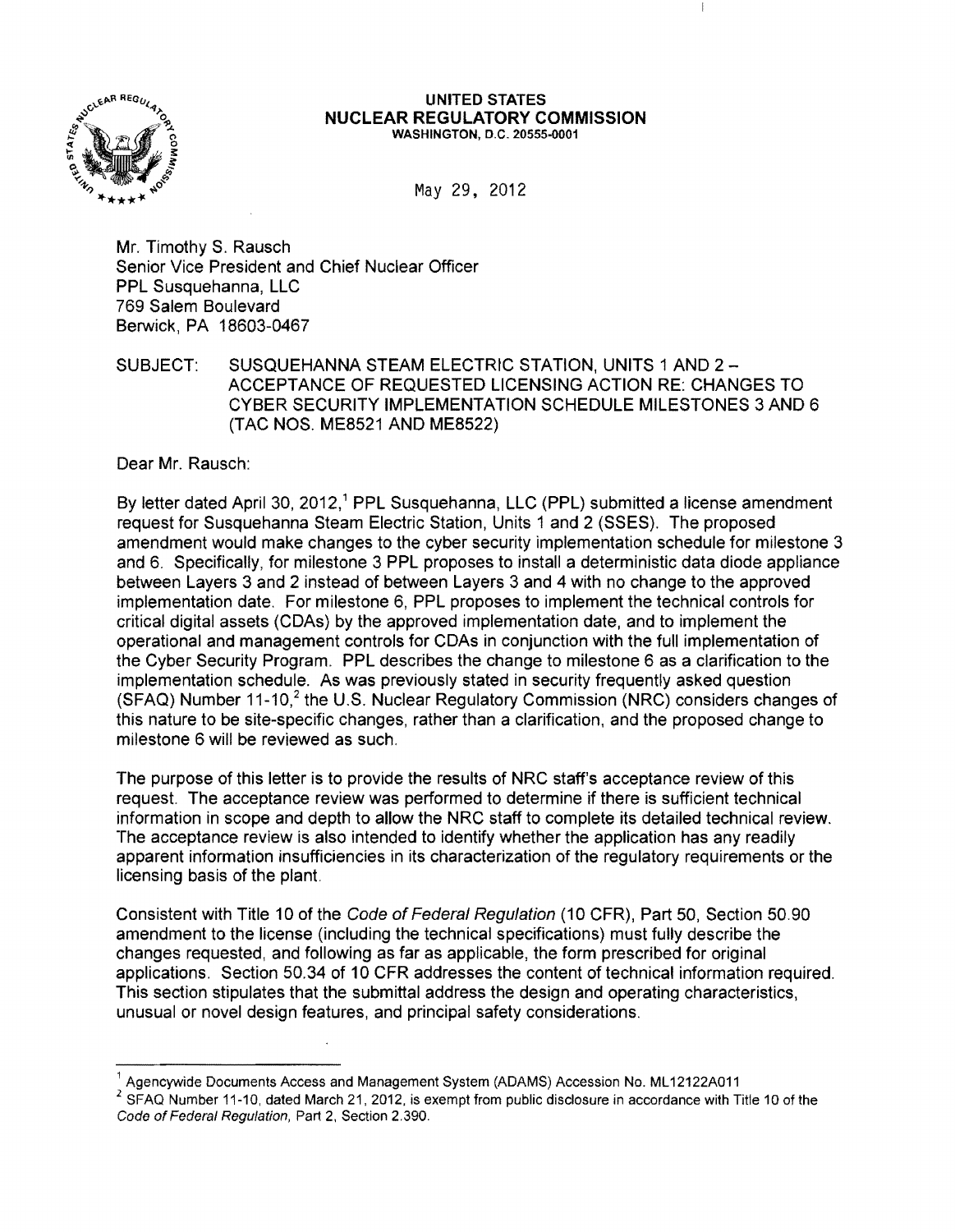$T.$  Rausch  $-2$  -

The NRC staff has reviewed your application and concluded that it does provide technical information in sufficient detail to enable the NRC staff to complete its detailed technical review and make an independent assessment regarding the acceptability of the proposed amendment and exemption in terms of regulatory requirements and the protection of public health and safety and the environment. Given the lesser scope and depth of the acceptance review as compared to the detailed technical review, there may be instances in which issues that impact the NRC staff's ability to complete the detailed technical review are identified despite completion of an adequate acceptance review. You will be advised of any further information needed to support the NRC staff's detailed technical review by separate correspondence.

**If** you have any questions, please contact me at (301) 415-1603.

Sincerely,

Total White For

 $\overline{\phantom{a}}$ 

Carleen J. Sanders, Project Manager Plant Licensing Branch 1-2 Division of Operating Reactor Licensing Office of Nuclear Reactor Regulation

Docket Nos. 50-387 and 50-388

cc: Distribution via Listserv